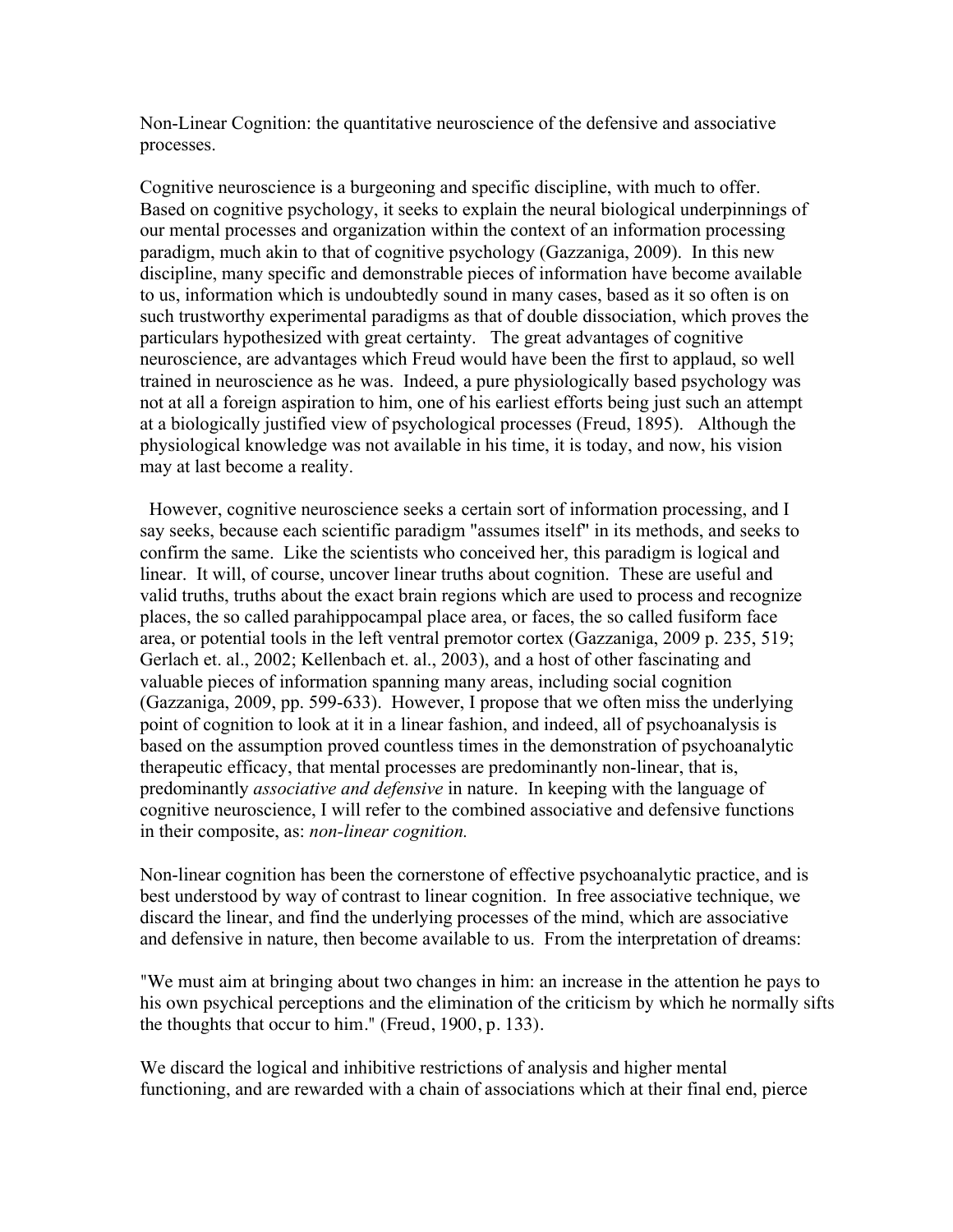the associative (and compromise censorship/distortion with conscience agencies (Freud, 1900)) defenses, to yield the hidden meaning of a symptom, and/or, reveal its contributing determinants, that is, those topics and ideas which in combination give the notion its affective force and meaning. This demonstrates the "primary process" and other rules describing unconscious organization and dynamism in action. The primary process and other descriptive rules of unconscious operation, which are associative and non-linear are:

"The cathectic intensities [in the *Ucs.*] are much more mobile. By the process of *displacement* one idea may surrender to another its whole quota of cathexis; by the process of *condensation* it may appropriate the whole cathexis of several other ideas. I have proposed to regard these two processes as distinguishing marks of the so-called *primary psychical process*." . . . "exemption from mutual contradiction, primary process (mobility of cathexes), timelessness, and replacement of external by psychical reality" (Freud, 1915e, p. 186-187).

Indeed, the psychoanalytic viewpoint soon makes *purpose* of our mental illnesses, which appear to a linear viewpoint as chaotic imbalances, but are in fact purposeful efforts at defense. The citations to support this would fill a page, so I request you read the Freud, from the early Neuro-psychoses of Defense (1894) forward through to the end of the twenty-three volumes to substantiate this point countless times. The implications of this are clear: what we may assume from a linear perspective is a function of systemic imbalance, may in fact, be purposeful and structured non-linear cognition. Non-linear cognitive processes are not organized by the same rules, so, they must be assessed and understood within a proper non-linear definitional context: as defense. E.g., if I forget a name, it may not be a function of systemic inefficiency or error, it may instead, be a nonlinear function of defense, as I am in fact unable to remember the name because it reminds me by way of association of some unpleasant topic. The forgetting is functional, a repression, a purposeful symptom doing a job in a structured way, a piece of non-linear cognition insulating me from a dissonant feeling.

Likewise, we can assess the extreme case, the delusions of the psychotic (Freud, 1911pp. 1-82; 1924b p. 151), and the less extreme alike, will follow the same pattern of defense, each in a different way, as shades of a similar ink. As one might then expect, we can detect in the case of the normal person as well, hints of the underlying associative organization upon which our logical facade is so delicately perched. The techniques of free association and Freudian dream analysis reveal with equal ease the unconscious operations in the normal healthy subject as they will in the ill. So if both healthy and pathological manifestations of personality are based in non-linear cognitive processes, the primary processes, how can we test and assess them? To test and assess is a linear proposition. How might one demonstrate by linear means, a nonlinear topology of defense?

The problem might be best addressed with a piece of neuropsychological engineering. That is, we should be able *quantitatively assess* the situation, *if* the data is rightly understood as expressing in its neural intra-systemic dynamism, patterns of non-linear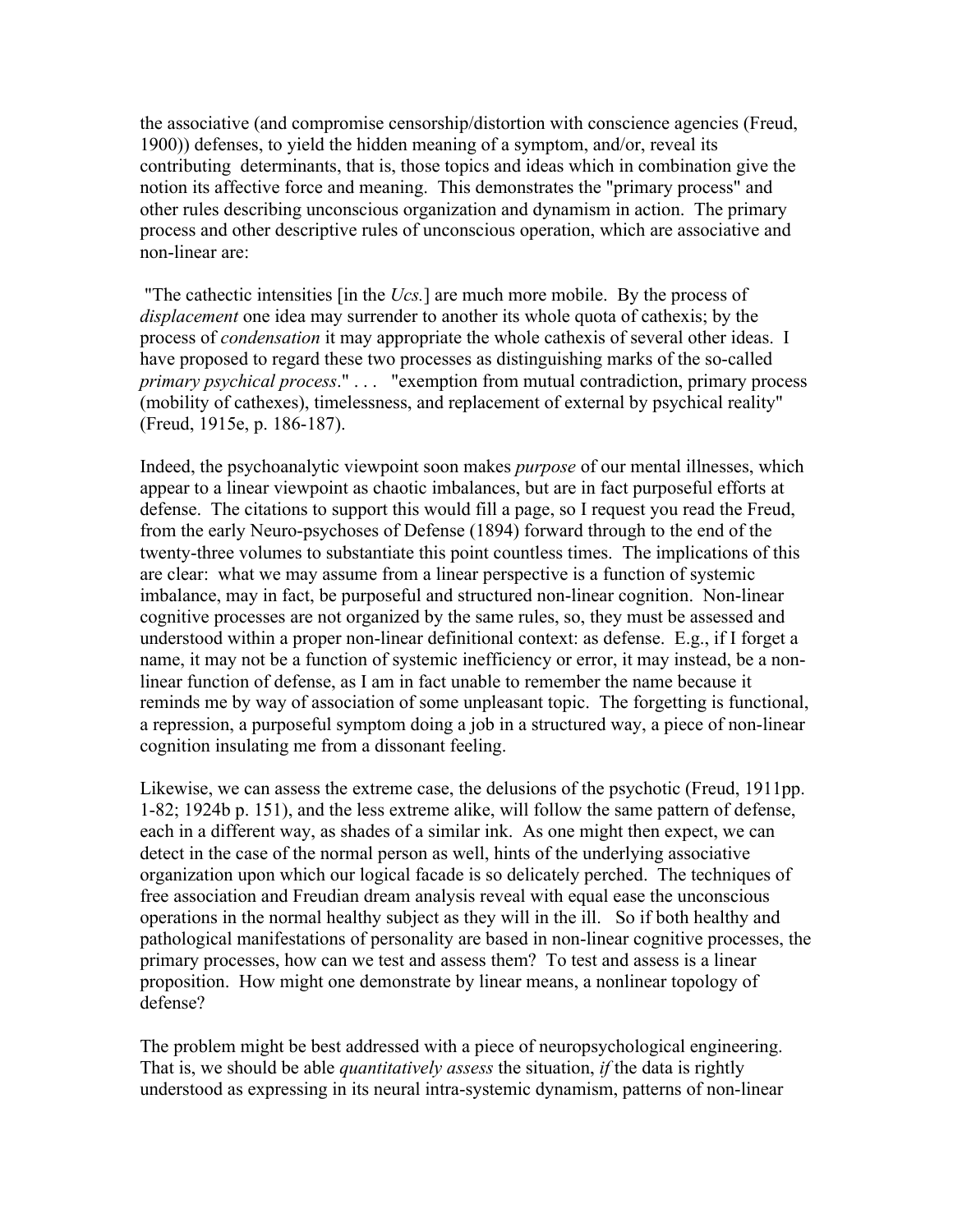cognitive organization. To make that assessment, we might borrow a piece from psychoanalysis, and in turn, apply this knowledge as a physicist might, so as to simplify a complex problem. As Freudian psychoanalysis has been curing for over a century, what are often today considered chronic afflictions, such as OCD, we can by way of its long proven instrumental efficacy, utilize Freudian metapsychology as a scientifically valid initial *perturbation theoretic* "guess" in physics (Greene, 1999, pp. 289-294), and assess the complex systemic dynamism we reveal in this known context of defined non-linear operation. The patterns of complex dynamic non-linear neural activity associated with healthy and unhealthy conditions alike, should, if the approach is rightly constructed, be defined as to their purpose and point of operation, even before the data is collected. As the psychology is long known and proven, the non-linear system is defined in its operations and their intention, even before the complex mathematical data sets which give expression to those operations are accrued. It is through this marriage of long proven and efficacious psychological theory and practice, along-side the newest quantitative technologies, that the pathway to linear understanding and demonstration of our non-linear cognitive basis may be established. The theoretical specifics of this intricate union are spelled out in the following paper: *The Quantitative Unconscious: A Psychoanalytic Perturbation-Theoretic Approach to the Complexity of Neuronal Systems in the Neuroses* (Norman, 2013). I propose that by broadening the explanatory province of cognitive neuroscience, to include the defensive and associative aspects of *non-linear cognition,* that this new discipline will become a tool of the greatest specificity and inclusive depth, and thus, prove itself the worthy future, the successor of a profound lineage and inheritance which had begun to tread these same steps, now looking back—– over some hundred years past.

––Rich Norman © 2013

## References:

- Freud, S. (1886-1899). *The standard edition of the complete psychological works of Sigmund Freud volume one: Pre-psychoanalytic publications and unpublished drafts.*  London: Hogarth Press.
- Freud, S. (1900). *The Interpretation of Dreams*. New York, NY: Avon, 1965.
- Freud, S. (1911-1913). *The standard edition of the complete psychological works of Sigmund Freud volume twelve: Case history of Schreber, Papers on technique, and other works.* London: Hogarth Press.
- Freud, S. (1914-1916). *The standard edition of the complete psychological works of Sigmund Freud volume fourteen: On the history of the psycho-analytic movement, Papers on metapsychology, and other works*. London: Hogarth Press.
- Freud, S. (1923-1925). *The standard edition of the complete psychological works of Sigmund Freud volume nineteen: The ego and the id, and other works.* London: Hogarth Press.